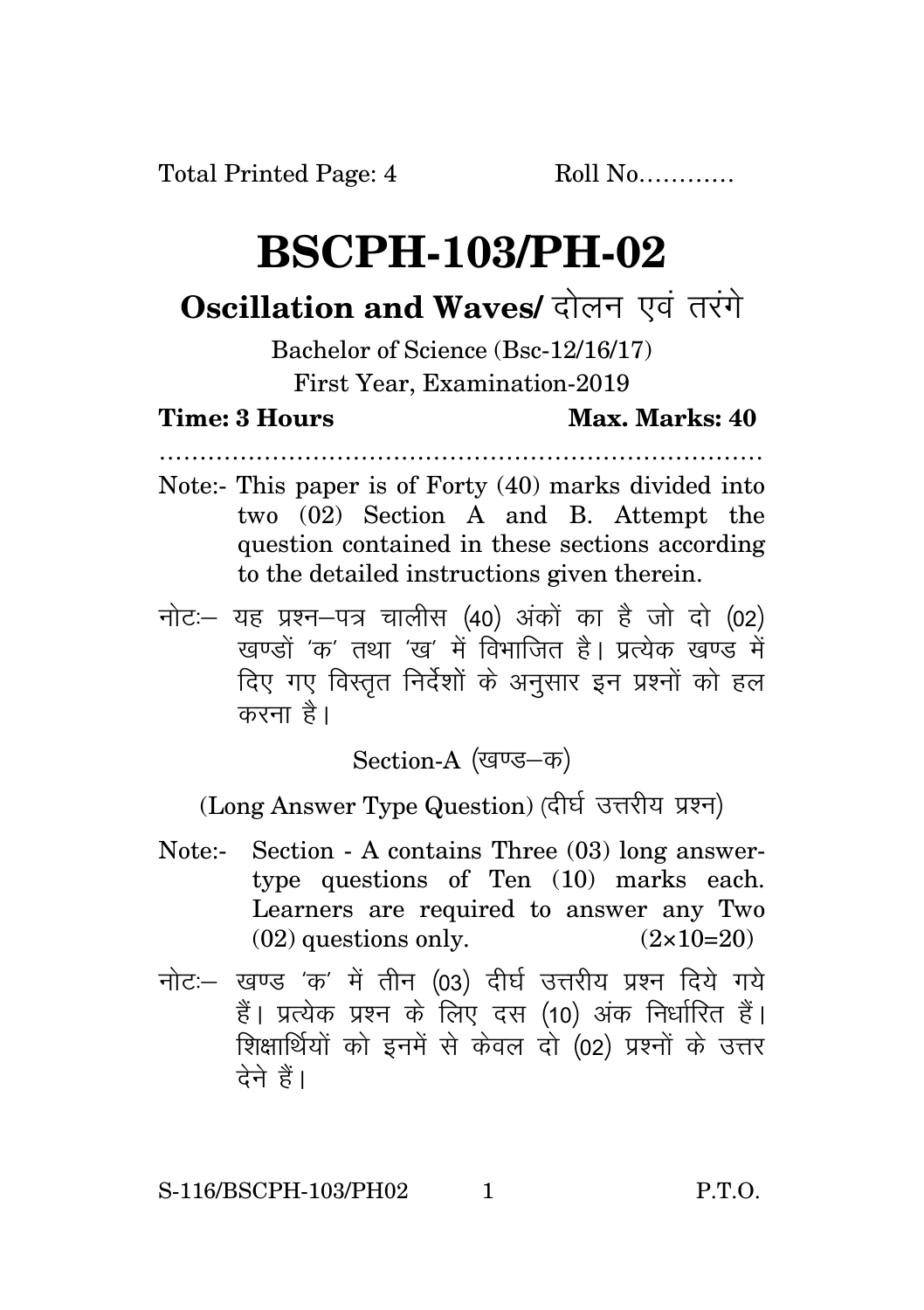1. What do you understand by simple pendulum, compound pendulum and torsional pendulum? Find the differential equation of simple pendulum and solve it to obtain time period and frequency of simple pendulum.

> The energy of simple pendulum is 1 joule when its length is 2 meter and amplitude of motion is 3 cm. Calculate its energy when its length is changed to meter without changing its amplitude.

> सरल लोलक, यौगिक एवं मरोडी लोलक से आप क्या समझते हैं? किसी सरल लोलक के लिए अवकल समीकरण ज्ञात कीजिए और इसके आवर्तकाल एवं आवत्ति के लिए व्यंजक प्राप्त कीजिए।

> किसी सरल लोलक की ऊर्जा 1 जुल है जब इसकी लम्बाई 2 मीटर एवं आयाम 3 सेमी. है यदि आयाम में कोई परिवर्तन किए बिना इसकी लम्बाई 1 मीटर कर दी जाए तो इसकी ऊर्जा का मान क्या होगा।

2. Prove that in the steady state of forced oscillator, power supplied by the driving force is equal to dissipation of energy against the damping force.

> सिद्ध कीजिए स्थिर अवस्था में प्रणोदित दोलन द्वारा प्रदान की गयी शक्ति, अवभंत्ति बल के विरूद्ध हुए शक्तिक्षय के बराबर होती है।

3. What are stationary waves? Give condition for their formation. What are the charactertics of stationary wave? Find the position of nodes and antinodes if the boundary of medium is free.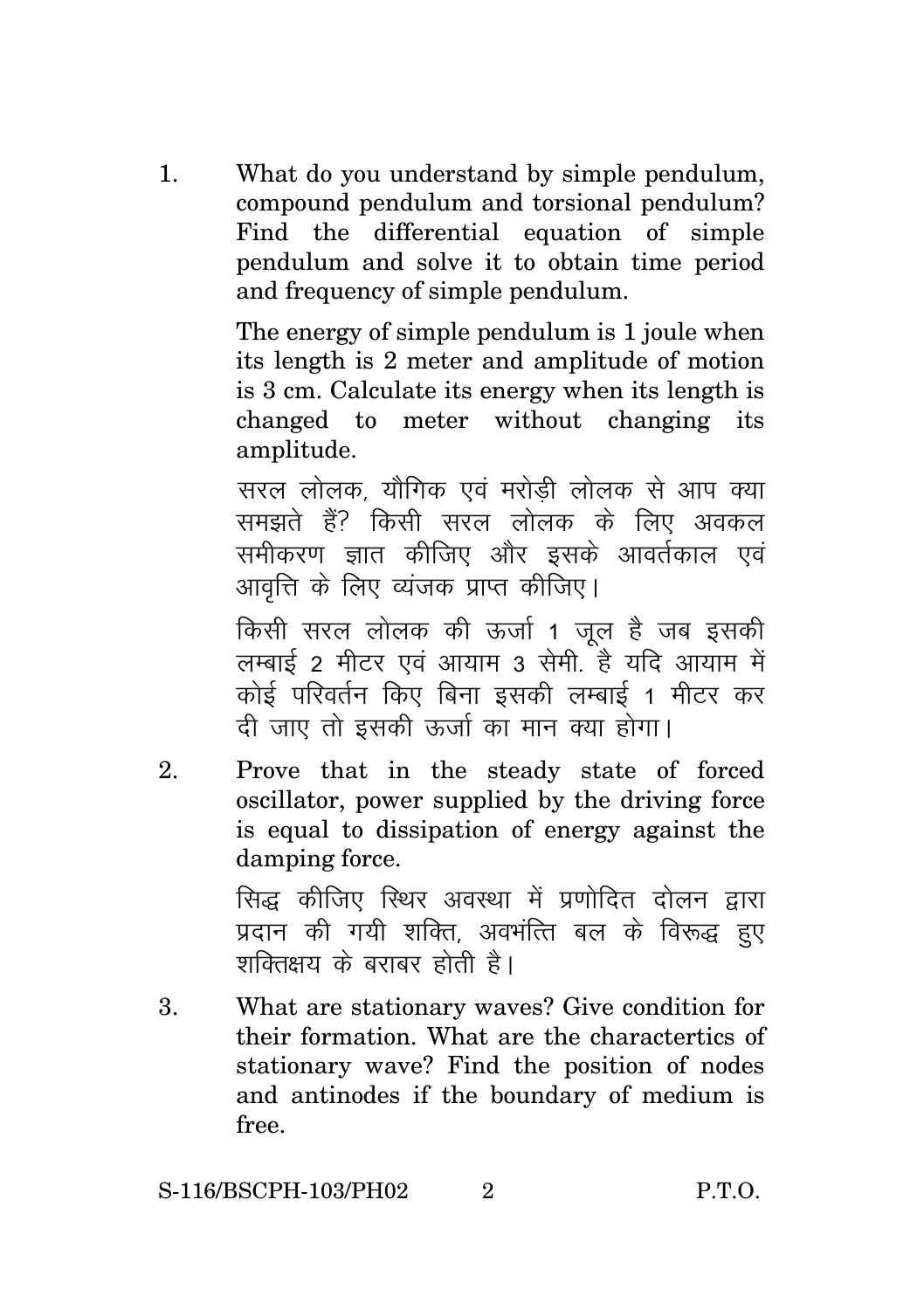अप्रगामी तरंगें क्या होती है? उनके बनने की क्या शर्ते है? अप्रगामी तंरगो के अभिलाक्षणिक गण क्या है? मक्त सीमा वाले माध्यम के लिए निस्पन्द तथा प्रस्पन्द की <u>स्थिति ज्ञात कीजिए।</u>

Section-B (खण्ड-ख)

(Short Answer Type Question) (लघु उत्तरीय प्रश्न)

- Note:- Section-B contains six (06) short answer type questions of five (05) marks each. Learners are required to answer any four (04) questions only.  $(5 \times 4=20)$
- नोट: खण्ड 'ख' में छः (06) लघु उत्तरीय प्रश्न दिये गये हैं। प्रत्येक प्रश्न के लिए पाँच (05) अंक निर्धारित हैं। शिक्षार्थियों को इनमें से केवल चार (04) प्रश्नों के उत्तर टेने हैं।
- 1. Prove that for a harmonic oscillator average kinetic energy is equal to average potential energy, the average being taken over a complete cycle.

किसी आवर्त्ति दोलक की माध्य गतिज रुर्जा उसकी माध्य रिथतिज कर्जा के बराबर होता है जबकि माध्य क परिपर्ण चक्र के लिए लिया गया हो। सिद्ध कीजिए।

- 2. What do you mean by Lissajus figure? Give a brief account of uses of Lissajus figure. लिसाज चित्र क्या है? लिसाज चित्रों के उपयोग का संक्षिप्त<sup>ें</sup> विवरण 'दीजिए ।
- 3. Define relaxation time and quality factor. Find relation between quality factor Q and